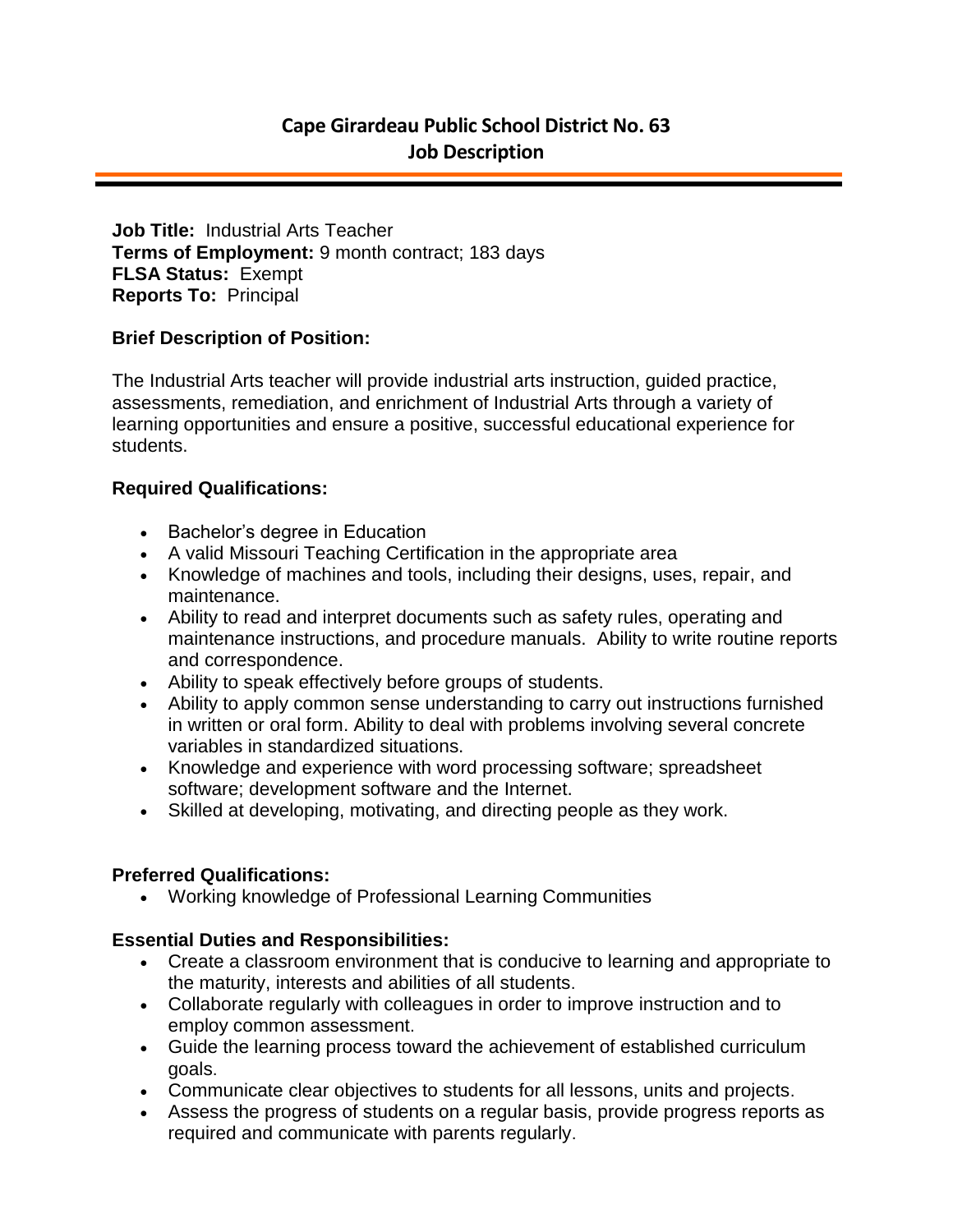- Employ a variety of instructional techniques and teaching strategies to meet the different needs and interests of students in whole-group and small-group learning.
- Seek the support of district specialists when concern arises regarding student progress.
- Ensure the classroom environment is safe, healthy and conducive to learning and the materials are in good condition and accessible to all students.
- Maintain an ongoing program of professional growth and development.
- Establish partnerships with the greater community as appropriate in support of the school's academic program.
- Performs other related duties as assigned by Principal.

# **Hazards:**

For some buildings, stairs, chalk dust and exposure to communicable diseases may be a potential hazard. In science labs, there could be exposure to chemicals and fumes. Equipment that supports classroom instruction could be potentially hazardous under certain conditions. Travel between locations will cause exposure to hazardous driving and walking conditions.

# **Physical Demands/Environmental Factors:**

- Ability to work in a climate controlled building, as well as in inclement weather.
- Ability to stand, walk, and move around for long periods of time.
- Ability to see and read, with or without vision aids, a computer screen and printed matter, and to distinguish colors.
- Sufficient hearing to understand speech at normal room levels, and to hear and understand speech on the telephone.
- Manual dexterity to operate a telephone and enter data into a computer using both hands.
- Ability to communicate, effectively and efficiently with sufficient volume to be heard in normal conversation, on the telephone, and addressing groups.
- Ability to exert up to 30 pounds of force to lift, carry, push, pull, or otherwise move objects.
- Ability to lift, bend, stoop, pull, grasp, and carry a variety of objects of different shapes and sizes.

The above statements are intended to describe the general purpose and responsibilities assigned to this job and are not intended to represent an exhaustive list of all responsibilities, duties, and skills that may be required. The Board of Education and Administration and/or supervisor have the right to add or change duties at any time.

This job description supersedes all prior job descriptions for this position as well as rescinding all past and present job descriptions that do not reflect the current requirements of this position.

Approved by: \_\_\_\_\_\_\_\_\_\_\_\_\_\_\_\_\_\_\_\_\_\_\_\_\_\_\_\_\_\_\_\_\_\_ Date: \_\_\_\_\_\_\_\_\_\_\_\_